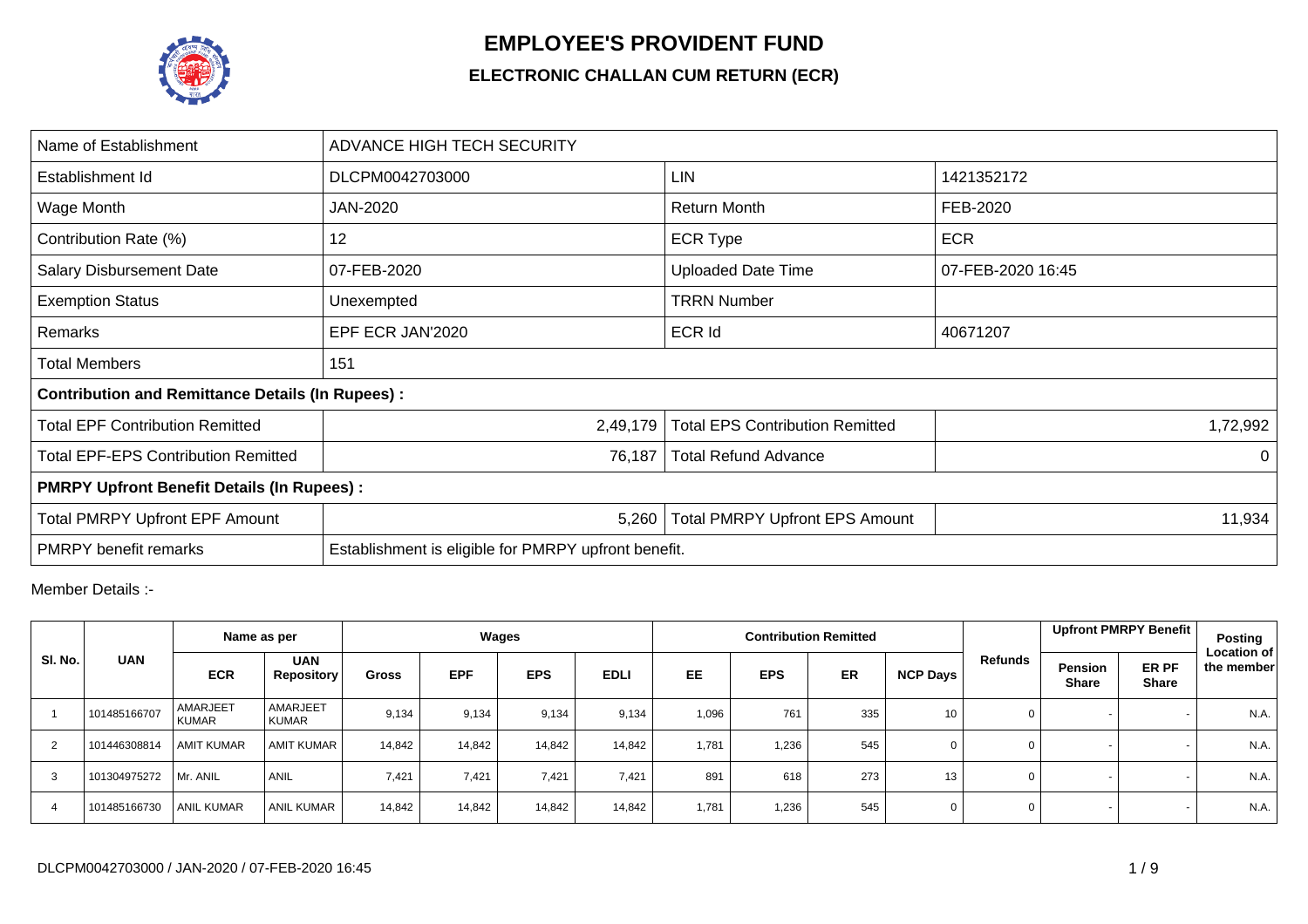|                |              | Name as per                          |                                                |              |            | Wages      |             |           |            | <b>Contribution Remitted</b> |                 |                |                                                 | <b>Upfront PMRPY Benefit</b>                      | Posting                          |
|----------------|--------------|--------------------------------------|------------------------------------------------|--------------|------------|------------|-------------|-----------|------------|------------------------------|-----------------|----------------|-------------------------------------------------|---------------------------------------------------|----------------------------------|
| SI. No.        | <b>UAN</b>   | <b>ECR</b>                           | <b>UAN</b><br><b>Repository</b>                | <b>Gross</b> | <b>EPF</b> | <b>EPS</b> | <b>EDLI</b> | <b>EE</b> | <b>EPS</b> | <b>ER</b>                    | <b>NCP Days</b> | <b>Refunds</b> | <b>Pension</b><br><b>Share</b>                  | ER PF<br><b>Share</b>                             | <b>Location of</b><br>the member |
| 5              | 101485167181 | ANIRUDH                              | ANIRUDH                                        | 13,129       | 13,129     | 13,129     | 13,129      | 1,575     | 1,094      | 481                          | 3               | $\mathbf 0$    |                                                 |                                                   | N.A.                             |
| 6              | 101219575727 | <b>ANITA</b>                         | <b>ANITA</b>                                   | 15,413       | 15,000     | 15,000     | 15,000      | 1,800     | 1,250      | 550                          | $\mathbf 0$     | $\mathbf 0$    |                                                 |                                                   | N.A.                             |
| $\overline{7}$ | 101497092855 | <b>ANJU</b>                          | <b>ANJU</b>                                    | 14,271       | 14,271     | 14,271     | 14,271      | 1,713     | 1,189      | 524                          | $\overline{1}$  | 0              |                                                 |                                                   | N.A.                             |
| 8              | 101068695920 | Mr. ANKUR<br><b>GAUTAM</b>           | ANKUR<br><b>GAUTAM</b>                         | 15,413       | 15,000     | 15,000     | 15,000      | 1,800     | 1,250      | 550                          | $\mathbf 0$     | $\mathbf{0}$   |                                                 |                                                   | N.A.                             |
| 9              | 101087749327 | Mr. ANUBHAV<br><b>SINGH</b>          | ANUBHAV<br><b>SINGH</b>                        | 15,413       | 15,000     | 15,000     | 15,000      | 1,800     | 1,250      | 550                          | $\Omega$        | $\Omega$       | Gross/EPF<br>wages<br>greatter than<br>15,000/- | Gross/EPF<br>wages<br>greatter than<br>$15,000/-$ | N.A.                             |
| 10             | 101485166690 | ANUJ KUMAR                           | ANUJ KUMAR                                     | 15,413       | 15,000     | 15,000     | 15,000      | 1,800     | 1,250      | 550                          | $\mathbf 0$     | 0              |                                                 |                                                   | N.A.                             |
| 11             | 100724883569 | Mr. ANUJ<br><b>SHARMA</b>            | LUIA<br><b>SHARMA</b>                          | 14,842       | 14,842     | 14,842     | 14,842      | 1,781     | 1,236      | 545                          | $\mathbf 0$     | 0              |                                                 |                                                   | N.A.                             |
| 12             | 101067269467 | <b>ARUN KUMAR</b>                    | ARUN<br><b>KUMAR</b>                           | 15,413       | 15,000     | 15,000     | 15,000      | 1,800     | 1,250      | 550                          | $\mathbf 0$     | $\mathbf 0$    |                                                 |                                                   | N.A.                             |
| 13             | 101209488191 | <b>ARUN YADAV</b>                    | <b>ARUN YADAV</b>                              | 14,842       | 14,842     | 14,842     | 14,842      | 1,781     | 1,236      | 545                          | $\mathbf 0$     | $\mathbf 0$    | 1,236                                           | 545                                               | N.A.                             |
| 14             | 100634808941 | <b>ASHA DAS</b>                      | ASHA DAS                                       | 15,413       | 15,000     | 15,000     | 15,000      | 1,800     | 1,250      | 550                          | $\mathbf 0$     | 0              |                                                 |                                                   | N.A.                             |
| 15             | 101497093307 | Mr. ASHISH<br><b>KUMAR</b>           | <b>ASHISH</b><br><b>KUMAR</b>                  | 13,700       | 13,700     | 13,700     | 13,700      | 1,644     | 1,141      | 503                          | $\overline{2}$  | 0              |                                                 |                                                   | N.A.                             |
| 16             | 101547181156 | Mr. AVDHESH<br><b>KUMAR</b>          | <b>AVDHESH</b><br><b>KUMAR</b>                 | 14,842       | 14,842     | 14,842     | 14,842      | 1,781     | 1,236      | 545                          | 0               | 0              |                                                 |                                                   | N.A.                             |
| 17             | 100634810887 | <b>AVINASH</b><br><b>KUMAR</b>       | <b>AVINASH</b><br><b>KUMAR</b>                 | 14,842       | 14,842     | 14,842     | 14,842      | 1,781     | 1,236      | 545                          | $\mathbf 0$     | 0              |                                                 |                                                   | N.A.                             |
| 18             | 101332022605 | Mrs. BABITA                          | <b>BABITA</b>                                  | 14,842       | 14,842     | 14,842     | 14,842      | 1,781     | 1,236      | 545                          | $\mathbf 0$     | $\Omega$       | Deactivated                                     | Deactivated                                       | N.A.                             |
| 19             | 100987131212 | Mr. BAMBAM<br><b>KUMAR</b><br>PASWAN | <b>BAMBAM</b><br><b>KUMAR</b><br><b>PASWAN</b> | 13,700       | 13,700     | 13,700     | 13,700      | 1,644     | 1,141      | 503                          | $\overline{2}$  | 0              |                                                 |                                                   | N.A.                             |
| 20             | 101203164931 | Mr. BHANU<br>PRATAP SINGH            | <b>BHANU</b><br><b>PRATAP</b><br><b>SINGH</b>  | 14,842       | 14,842     | 14,842     | 14,842      | 1,781     | 1,236      | 545                          | $\mathbf 0$     | $\mathbf 0$    |                                                 |                                                   | N.A.                             |
| 21             | 100551205569 | <b>BHARAT KR</b>                     | <b>BHARAT</b><br><b>KUMAR</b><br>MANDAL        | 15,413       | 15,000     | 15,000     | 15,000      | 1,800     | 1,250      | 550                          | $\mathbf 0$     | 0              |                                                 |                                                   | N.A.                             |
| 22             | 101202213967 | Mr.<br><b>BHUPENDER</b>              | <b>BHUPENDER</b>                               | 15,413       | 15,000     | 15,000     | 15,000      | 1,800     | 1,250      | 550                          | $\Omega$        | $\mathbf 0$    |                                                 |                                                   | N.A.                             |
| 23             | 100511755403 | Mr.<br><b>BHUPENDER</b>              | <b>BHUPENDER</b>                               | 15,413       | 15,000     | 15,000     | 15,000      | 1,800     | 1,250      | 550                          | $\mathbf 0$     | 0              |                                                 |                                                   | N.A.                             |
| 24             | 101086023345 | <b>BRAJENDRA</b><br><b>KUMAR</b>     | <b>BRAJENDRA</b><br><b>KUMAR</b>               | 15,413       | 15,000     | 15,000     | 15,000      | 1,800     | 1,250      | 550                          | 0               | 0              |                                                 |                                                   | N.A.                             |
| 25             | 101068695931 | Mr. CHANDAN<br><b>KUMAR</b>          | CHANDAN<br><b>KUMAR</b>                        | 9,704        | 9,704      | 9,704      | 9,704       | 1,164     | 808        | 356                          | 9               | 0              |                                                 |                                                   | N.A.                             |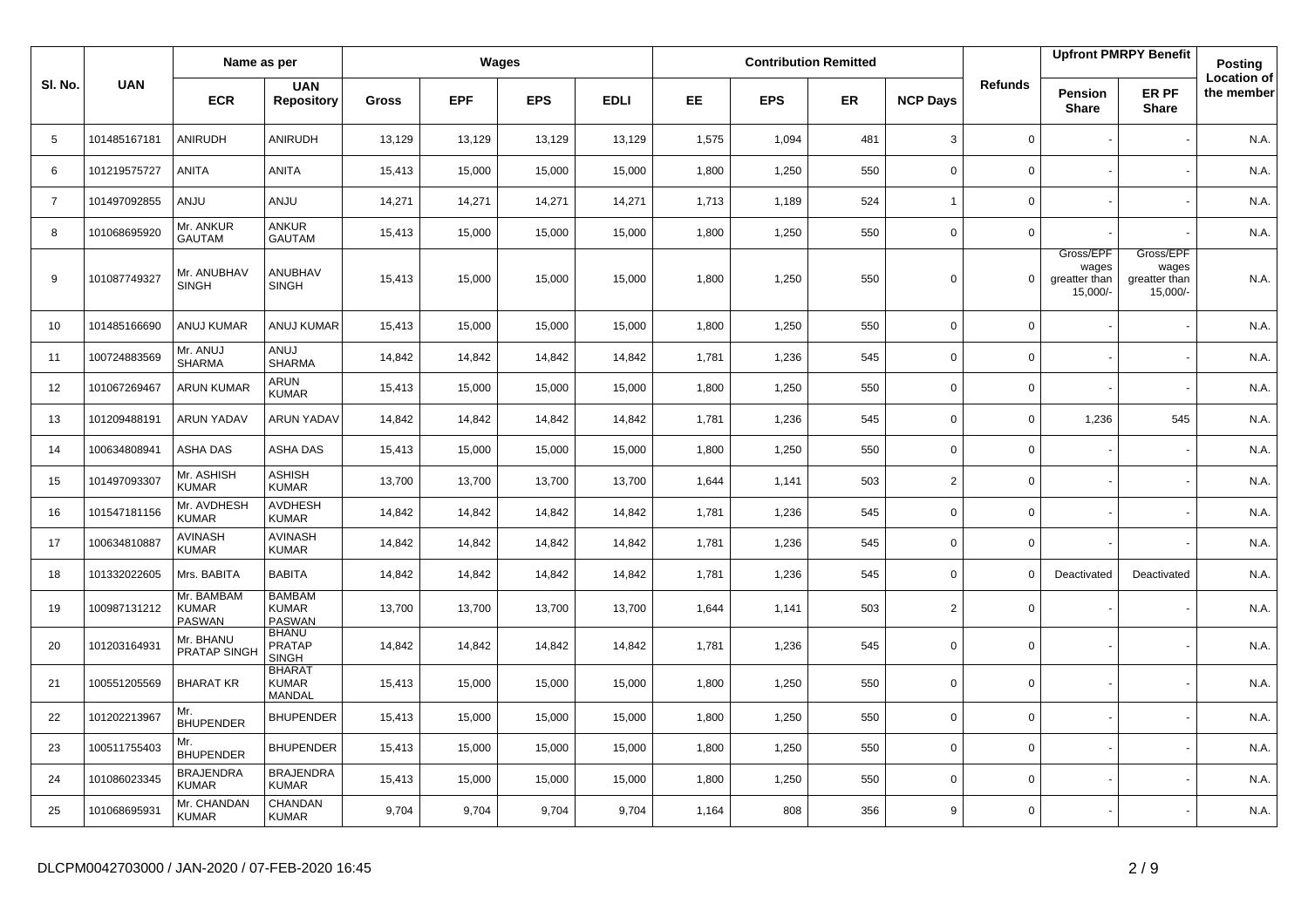|         |              | Name as per                   |                                  |              |            | Wages      |             |       |            | <b>Contribution Remitted</b> |                 |                |                                                 | <b>Upfront PMRPY Benefit</b>                    | Posting                          |
|---------|--------------|-------------------------------|----------------------------------|--------------|------------|------------|-------------|-------|------------|------------------------------|-----------------|----------------|-------------------------------------------------|-------------------------------------------------|----------------------------------|
| SI. No. | <b>UAN</b>   | <b>ECR</b>                    | <b>UAN</b><br><b>Repository</b>  | <b>Gross</b> | <b>EPF</b> | <b>EPS</b> | <b>EDLI</b> | EE.   | <b>EPS</b> | <b>ER</b>                    | <b>NCP Days</b> | <b>Refunds</b> | Pension<br><b>Share</b>                         | ER PF<br><b>Share</b>                           | <b>Location of</b><br>the member |
| 26      | 101426785411 | Mr. CHANDPAL<br><b>SHARMA</b> | <b>CHANDER</b><br>PAL SHARMA     | 13,129       | 13,129     | 13,129     | 13,129      | 1,575 | 1,094      | 481                          | 3               | $\mathbf 0$    | 1,094                                           | 481                                             | N.A.                             |
| 27      | 101270907713 | Ms. CHANDNI                   | CHANDNI                          | 13,700       | 13,700     | 13,700     | 13,700      | 1,644 | 1,141      | 503                          | 2               | $\mathbf 0$    | 1,141                                           | 503                                             | N.A.                             |
| 28      | 100551201822 | DEENANATH                     | <b>DEENANATH</b>                 | 14,842       | 14,842     | 14,842     | 14,842      | 1,781 | 1,236      | 545                          | $\mathbf 0$     | $\mathsf{O}$   |                                                 |                                                 | N.A.                             |
| 29      | 100511528677 | Mr. DEEPAK                    | <b>DEEPAK</b>                    | 13,129       | 13,129     | 13,129     | 13,129      | 1,575 | 1,094      | 481                          | 3               | $\mathbf 0$    |                                                 |                                                 | N.A.                             |
| 30      | 101513932510 | Mr. DEEPAK<br><b>BHILWARA</b> | <b>DEEPAK</b><br><b>BHILWARA</b> | 11,988       | 11,988     | 11,988     | 11,988      | 1,439 | 999        | 440                          | 5               | $\mathbf 0$    |                                                 |                                                 | N.A.                             |
| 31      | 101485167199 | <b>DEEPAK SINGH</b>           | <b>DEEPAK</b><br><b>SINGH</b>    | 15,413       | 15,000     | 15,000     | 15,000      | 1,800 | 1,250      | 550                          | $\mathbf 0$     | $\mathbf 0$    |                                                 |                                                 | N.A.                             |
| 32      | 101517468841 | Ms. DEEPIKA                   | <b>DEEPIKA</b>                   | 10,275       | 10,275     | 10,275     | 10,275      | 1,233 | 856        | 377                          | 8               | $\mathsf{O}$   |                                                 |                                                 | N.A.                             |
| 33      | 100551202918 | <b>DEVRAJ</b>                 | <b>DEVRAJ</b>                    | 15,413       | 15,000     | 15,000     | 15,000      | 1,800 | 1,250      | 550                          | $\mathbf 0$     | $\mathbf 0$    |                                                 |                                                 | N.A.                             |
| 34      | 101129049712 | <b>DILIP KUMAR</b>            | <b>DILIP KUMAR</b>               | 15,413       | 15,000     | 15,000     | 15,000      | 1,800 | 1,250      | 550                          | $\mathbf 0$     | $\Omega$       | Gross/EPF<br>wages<br>greatter than<br>15,000/- | Gross/EPF<br>wages<br>greatter than<br>15,000/- | N.A.                             |
| 35      | 101485167175 | <b>DINESH</b>                 | <b>DINESH</b>                    | 15,413       | 15,000     | 15,000     | 15,000      | 1,800 | 1,250      | 550                          | $\mathbf 0$     | $\mathbf 0$    |                                                 |                                                 | N.A.                             |
| 36      | 101390362478 | Mr. GOPAL                     | <b>GOPAL</b>                     | 14,842       | 14,842     | 14,842     | 14,842      | 1,781 | 1,236      | 545                          | $\mathbf 0$     | $\mathbf 0$    |                                                 |                                                 | N.A.                             |
| 37      | 100566163256 | Mr. GYAN<br><b>SINGH</b>      | <b>GYAN SINGH</b>                | 15,413       | 15,000     | 15,000     | 15,000      | 1,800 | 1,250      | 550                          | $\mathbf 0$     | $\mathbf 0$    |                                                 |                                                 | N.A.                             |
| 38      | 101186798598 | <b>HARISH KUMA</b>            | <b>HARISH</b><br><b>KUMAR</b>    | 14,842       | 14,842     | 14,842     | 14,842      | 1,781 | 1,236      | 545                          | $\mathbf 0$     | $\mathsf 0$    | 1,236                                           | 545                                             | N.A.                             |
| 39      | 101291423288 | Mr. HIRA LAL<br>SAHU          | <b>HIRA LAL</b><br>SAHU          | 15,413       | 15,000     | 15,000     | 15,000      | 1,800 | 1,250      | 550                          | $\mathbf 0$     | $\mathbf 0$    |                                                 |                                                 | N.A.                             |
| 40      | 101393221463 | Mrs.<br><b>INDRAWATI</b>      | <b>INDRAWATI</b>                 | 14,271       | 14,271     | 14,271     | 14,271      | 1,713 | 1,189      | 524                          | $\mathbf{1}$    | $\mathbf 0$    |                                                 |                                                 | N.A.                             |
| 41      | 101414468451 | Mrs. KAILASH<br><b>DEVI</b>   | KAILASH<br><b>DEVI</b>           | 15,413       | 15,000     | 15,000     | 15,000      | 1,800 | 1,250      | 550                          | $\mathbf 0$     | $\mathsf{O}$   |                                                 |                                                 | N.A.                             |
| 42      | 101517468860 | Mr. KAMAL<br><b>KISHOR</b>    | <b>KAMAL</b><br><b>KISHOR</b>    | 15,413       | 15,000     | 15,000     | 15,000      | 1,800 | 1,250      | 550                          | $\mathbf 0$     | $\mathsf{O}$   |                                                 |                                                 | N.A.                             |
| 43      | 101497093311 | Mr. KAMLESH<br><b>KUMAR</b>   | <b>KAMLESH</b><br><b>KUMAR</b>   | 15,413       | 15,000     | 15,000     | 15,000      | 1,800 | 1,250      | 550                          | $\mathbf 0$     | $\mathbf 0$    |                                                 |                                                 | N.A.                             |
| 44      | 101228120643 | Mr. KAPIL                     | <b>KAPIL</b>                     | 15,413       | 15,000     | 15,000     | 15,000      | 1,800 | 1,250      | 550                          | $\Omega$        | $\mathbf 0$    |                                                 |                                                 | N.A.                             |
| 45      | 100758416227 | Mr. KARTIK                    | KARTIK                           | 5,708        | 5,708      | 5,708      | 5,708       | 685   | 475        | 210                          | 16              | 0              | Deactivated                                     | Deactivated                                     | N.A.                             |
| 46      | 101497092840 | KOMAL KUMAR                   | <b>KOMAL</b><br><b>KUMARI</b>    | 14,842       | 14,842     | 14,842     | 14,842      | 1,781 | 1,236      | 545                          | $\mathbf 0$     | $\mathbf 0$    |                                                 |                                                 | N.A.                             |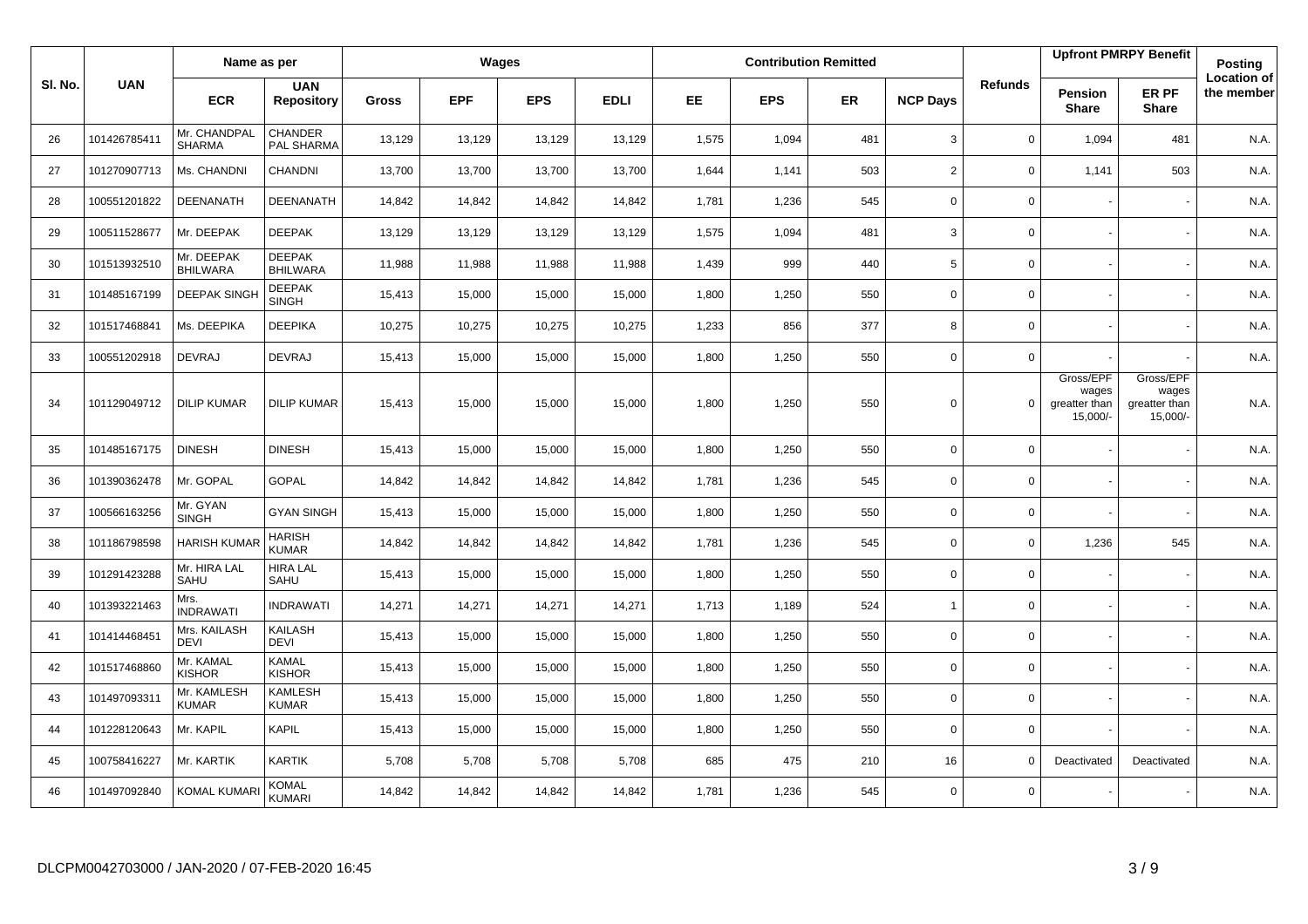|         |              | Name as per                      |                                                |              |            | Wages      |             |       |            | <b>Contribution Remitted</b> |                 |                |                                                 | <b>Upfront PMRPY Benefit</b>                    | <b>Posting</b>                   |
|---------|--------------|----------------------------------|------------------------------------------------|--------------|------------|------------|-------------|-------|------------|------------------------------|-----------------|----------------|-------------------------------------------------|-------------------------------------------------|----------------------------------|
| SI. No. | <b>UAN</b>   | <b>ECR</b>                       | <b>UAN</b><br><b>Repository</b>                | <b>Gross</b> | <b>EPF</b> | <b>EPS</b> | <b>EDLI</b> | EE.   | <b>EPS</b> | ER.                          | <b>NCP Days</b> | <b>Refunds</b> | Pension<br><b>Share</b>                         | ER PF<br><b>Share</b>                           | <b>Location of</b><br>the member |
| 47      | 101410423359 | Mr. KULDEEP<br><b>KUMAR</b>      | <b>KULDEEP</b><br><b>KUMAR</b>                 | 11,417       | 11,417     | 11,417     | 11,417      | 1,370 | 951        | 419                          | 6               | $\mathbf 0$    |                                                 |                                                 | N.A.                             |
| 48      | 101272833502 | Mr. KULDEEP<br><b>KUMAR</b>      | <b>KULDEEP</b><br><b>KUMAR</b>                 | 15,413       | 15,000     | 15,000     | 15,000      | 1,800 | 1,250      | 550                          | $\mathbf 0$     | $\mathbf 0$    |                                                 |                                                 | N.A.                             |
| 49      | 101419412127 | LOKENDRA<br><b>KUMAR</b>         | <b>LOKENDRA</b><br><b>KUMAR</b>                | 15,413       | 15,000     | 15,000     | 15,000      | 1,800 | 1,250      | 550                          | $\mathbf 0$     | $\mathbf 0$    | Deactivated                                     | Deactivated                                     | N.A.                             |
| 50      | 100551203135 | MAMTA                            | <b>MAMTA</b>                                   | 14,842       | 14,842     | 14,842     | 14,842      | 1,781 | 1,236      | 545                          | $\Omega$        | $\mathsf{O}$   |                                                 |                                                 | N.A.                             |
| 51      | 101226699638 | <b>MANISH KUMAR</b>              | <b>MANISH</b><br><b>KUMAR</b>                  | 15,413       | 15,000     | 15,000     | 15,000      | 1,800 | 1,250      | 550                          | $\mathbf 0$     | $\mathbf 0$    | Gross/EPF<br>wages<br>greatter than<br>15,000/- | Gross/EPF<br>wages<br>greatter than<br>15,000/- | N.A.                             |
| 52      | 101249420862 | Mrs. MANISHI                     | <b>MANISHI</b>                                 | 13,129       | 13,129     | 13,129     | 13,129      | 1,575 | 1,094      | 481                          | 3               | $\mathbf 0$    |                                                 |                                                 | N.A.                             |
| 53      | 101434517100 | Mr. MANOHAR<br><b>PASWAN</b>     | <b>MANOHAR</b><br><b>PASWAN</b>                | 15,413       | 15,000     | 15,000     | 15,000      | 1,800 | 1,250      | 550                          | $\mathbf 0$     | $\mathsf 0$    |                                                 |                                                 | N.A.                             |
| 54      | 101485165540 | Mr. MANOJ                        | <b>MANOJ</b><br><b>KUMAR</b>                   | 15,413       | 15,000     | 15,000     | 15,000      | 1,800 | 1,250      | 550                          | $\mathbf 0$     | $\mathbf 0$    |                                                 |                                                 | N.A.                             |
| 55      | 101176538245 | Mr. MANOJ<br><b>KUMAR</b>        | <b>MANOJ</b><br><b>KUMAR</b>                   | 15,413       | 15,000     | 15,000     | 15,000      | 1,800 | 1,250      | 550                          | $\mathbf 0$     | $\mathsf 0$    |                                                 |                                                 | N.A.                             |
| 56      | 101497092864 | <b>MANOJ</b><br>PASWAN           | <b>MANOJ</b><br><b>PASWAN</b>                  | 15,413       | 15,000     | 15,000     | 15,000      | 1,800 | 1,250      | 550                          | $\mathbf 0$     | $\mathsf 0$    |                                                 |                                                 | N.A.                             |
| 57      | 100551203616 | <b>MANTUN</b>                    | <b>MANTUN</b>                                  | 2,283        | 2,283      | 2,283      | 2,283       | 274   | 190        | 84                           | 22              | $\mathbf 0$    |                                                 |                                                 | N.A.                             |
| 58      | 100732911407 | Mr. MD RIZWAN<br><b>ALAM</b>     | <b>MD RIZWAN</b><br><b>ALAM</b>                | 13,700       | 13,700     | 13,700     | 13,700      | 1,644 | 1,141      | 503                          | 2               | $\mathbf 0$    |                                                 |                                                 | N.A.                             |
| 59      | 101471377966 | <b>MD SALMAN</b>                 | <b>MD SALMAN</b>                               | 3,425        | 3,425      | 3,425      | 3,425       | 411   | 285        | 126                          | 20              | $\mathsf 0$    |                                                 |                                                 | N.A.                             |
| 60      | 101458714839 | <b>MILAN CHELL</b>               | <b>MILAN CHELL</b>                             | 12,559       | 12,559     | 12,559     | 12,559      | 1,507 | 1,046      | 461                          | $\overline{4}$  | $\mathbf 0$    |                                                 |                                                 | N.A.                             |
| 61      | 100876013439 | Mr. MOHD<br><b>KURBAN</b>        | <b>MOHD</b><br><b>KURBAN</b>                   | 15,413       | 15,000     | 15,000     | 15,000      | 1,800 | 1,250      | 550                          | $\mathbf 0$     | $\mathbf 0$    |                                                 |                                                 | N.A.                             |
| 62      | 101425713674 | Ms. MOHINI                       | <b>MOHINI</b>                                  | 15,413       | 15,000     | 15,000     | 15,000      | 1,800 | 1,250      | 550                          | $\mathbf 0$     | $\mathbf 0$    | Gross/EPF<br>wages<br>greatter than<br>15,000/- | Gross/EPF<br>wages<br>greatter than<br>15,000/- | N.A.                             |
| 63      | 101167949217 | Mr.<br><b>MUINUDDEEN</b>         | <b>MUINUDDEE</b><br>N                          | 13,129       | 13,129     | 13,129     | 13,129      | 1,575 | 1,094      | 481                          | 3               | $\mathsf 0$    |                                                 |                                                 | N.A.                             |
| 64      | 101528815510 | <b>MUKESH</b><br><b>KUMAR</b>    | <b>MUKESH</b><br><b>KUMAR</b>                  | 15,413       | 15,000     | 15,000     | 15,000      | 1,800 | 1,250      | 550                          | $\mathbf 0$     | $\mathbf 0$    |                                                 |                                                 | N.A.                             |
| 65      | 101087749287 | Mr. MUKESH<br><b>KUMAR GUPTA</b> | <b>MUKESH</b><br><b>KUMAR</b><br><b>GUPTA</b>  | 14,842       | 14,842     | 14,842     | 14,842      | 1,781 | 1,236      | 545                          | $\mathbf 0$     | $\mathbf 0$    | 1,236                                           | 545                                             | N.A.                             |
| 66      | 100474262799 | Mukesh Kumar                     | <b>MUKESH</b><br><b>KUMAR</b><br><b>PODDAR</b> | 7,421        | 7,421      | 7,421      | 7,421       | 891   | 618        | 273                          | 13              | $\mathbf 0$    |                                                 |                                                 | N.A.                             |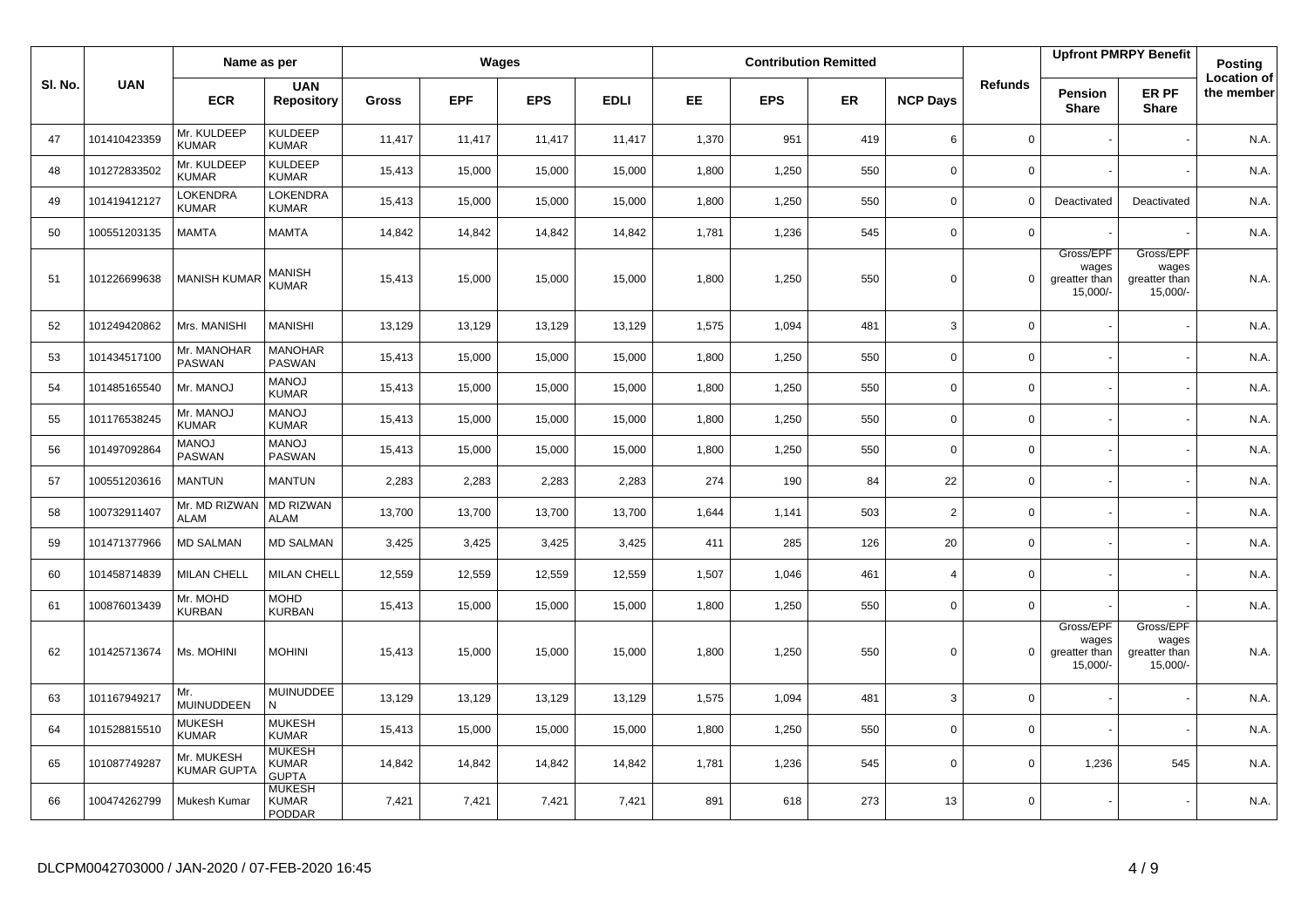|         |              | Name as per                                |                                                |        |            | Wages      |             |           |            | <b>Contribution Remitted</b> |                 |                |                                                 | <b>Upfront PMRPY Benefit</b>                    | Posting                          |
|---------|--------------|--------------------------------------------|------------------------------------------------|--------|------------|------------|-------------|-----------|------------|------------------------------|-----------------|----------------|-------------------------------------------------|-------------------------------------------------|----------------------------------|
| SI. No. | <b>UAN</b>   | <b>ECR</b>                                 | <b>UAN</b><br><b>Repository</b>                | Gross  | <b>EPF</b> | <b>EPS</b> | <b>EDLI</b> | <b>EE</b> | <b>EPS</b> | <b>ER</b>                    | <b>NCP Days</b> | <b>Refunds</b> | Pension<br><b>Share</b>                         | ER PF<br><b>Share</b>                           | <b>Location of</b><br>the member |
| 67      | 101114907546 | Mr. MURTAZA<br><b>ANSARI</b>               | <b>MURTAZA</b><br><b>ANSARI</b>                | 15,413 | 15,000     | 15,000     | 15,000      | 1,800     | 1,250      | 550                          | $\mathbf 0$     | $\mathbf 0$    |                                                 |                                                 | N.A.                             |
| 68      | 101414502106 | Mr. NAR SINGH<br><b>KUMAR</b>              | <b>NAR SINGH</b><br><b>KUMAR</b>               | 15,413 | 15,000     | 15,000     | 15,000      | 1,800     | 1,250      | 550                          | $\mathbf 0$     | 0              |                                                 |                                                 | N.A.                             |
| 69      | 100516642553 | Mr. NARENDER<br><b>SINGH</b>               | NARENDER<br><b>SINGH</b>                       | 14,842 | 14,842     | 14,842     | 14,842      | 1,781     | 1,236      | 545                          | $\mathbf 0$     | 0              |                                                 |                                                 | N.A.                             |
| 70      | 101446308748 | Mr. NEERAJ<br><b>KUMAR</b>                 | NEERAJ<br><b>KUMAR</b>                         | 14,842 | 14,842     | 14,842     | 14,842      | 1,781     | 1,236      | 545                          | $\mathbf 0$     | 0              |                                                 |                                                 | N.A.                             |
| 71      | 101497092893 | <b>NEETU</b>                               | <b>NEETU</b>                                   | 14,271 | 14,271     | 14,271     | 14,271      | 1,713     | 1,189      | 524                          | $\overline{1}$  | 0              |                                                 |                                                 | N.A.                             |
| 72      | 101458714825 | NIPU DEVI                                  | NIPU DEVI                                      | 12,559 | 12,559     | 12,559     | 12,559      | 1,507     | 1,046      | 461                          | $\overline{4}$  | 0              |                                                 |                                                 | N.A.                             |
| 73      | 101485167201 | <b>NITESH KUMAF</b>                        | <b>NITESH</b><br><b>KUMAR</b>                  | 14,271 | 14,271     | 14,271     | 14,271      | 1,713     | 1,189      | 524                          | $\overline{1}$  | 0              |                                                 |                                                 | N.A.                             |
| 74      | 101114907648 | Mr. ONKAR<br><b>KUMAR</b><br><b>PASWAN</b> | <b>ONKAR</b><br><b>KUMAR</b><br>PASWAN         | 15,413 | 15,000     | 15,000     | 15,000      | 1,800     | 1,250      | 550                          | $\Omega$        | $\mathbf 0$    |                                                 |                                                 | N.A.                             |
| 75      | 101107180683 | <b>PAVNESH</b><br><b>KUMAR</b>             | <b>PAVNESH</b><br><b>KUMAR</b>                 | 15,413 | 15,000     | 15,000     | 15,000      | 1,800     | 1,250      | 550                          | $\Omega$        | $\Omega$       | Gross/EPF<br>wages<br>greatter than<br>15,000/- | Gross/EPF<br>wages<br>greatter than<br>15,000/- | N.A.                             |
| 76      | 100551202960 | <b>PAWAN II</b>                            | PAWAN                                          | 14,842 | 14,842     | 14,842     | 14,842      | 1,781     | 1,236      | 545                          | $\mathbf 0$     | 0              |                                                 |                                                 | N.A.                             |
| 77      | 101408083152 | Mr.<br>PHAHIMUDDEE                         | PHAHIMUDD<br>EEN                               | 15,413 | 15,000     | 15,000     | 15,000      | 1,800     | 1,250      | 550                          | $\mathbf 0$     | 0              |                                                 |                                                 | N.A.                             |
| 78      | 101471375530 | PINTU GAUTAM                               | PINTU<br><b>GAUTAM</b>                         | 13,700 | 13,700     | 13,700     | 13,700      | 1,644     | 1,141      | 503                          | $\overline{2}$  | 0              |                                                 |                                                 | N.A.                             |
| 79      | 101217651935 | Ms. POOJA<br>KUMARI                        | POOJA<br><b>KUMARI</b>                         | 15,413 | 15,000     | 15,000     | 15,000      | 1,800     | 1,250      | 550                          | $\mathbf 0$     | $\Omega$       |                                                 |                                                 | N.A.                             |
| 80      | 101419412136 | PRABHA DEVI                                | PRABHA<br><b>DEVI</b>                          | 11,988 | 11,988     | 11,988     | 11,988      | 1,439     | 999        | 440                          | 5               | $\Omega$       | 999                                             | 440                                             | N.A.                             |
| 81      | 101461948580 | Mr. PRADEEP<br><b>ASWAL</b>                | PRADEEP<br><b>ASWAL</b>                        | 13,700 | 13,700     | 13,700     | 13,700      | 1,644     | 1,141      | 503                          | 2               | $\mathbf 0$    |                                                 |                                                 | N.A.                             |
| 82      | 100512304105 | Mr. PRADEEP<br><b>KUMAR SINGH</b>          | <b>PRADEEP</b><br><b>KUMAR</b><br><b>SINGH</b> | 18,683 | 15,000     | 15,000     | 15,000      | 1,800     | 1,250      | 550                          | $\mathbf 0$     | 0              |                                                 |                                                 | N.A.                             |
| 83      | 101528815534 | PRADESH                                    | PRADESH                                        | 14,271 | 14,271     | 14,271     | 14,271      | 1,713     | 1,189      | 524                          | $\overline{1}$  | $\mathbf 0$    |                                                 |                                                 | N.A.                             |
| 84      | 100702503916 | Mr. PRAKASH<br><b>SINGH BISHT</b>          | <b>PRAKASH</b><br><b>SINGH BISHT</b>           | 15,413 | 15,000     | 15,000     | 15,000      | 1,800     | 1,250      | 550                          | $\mathbf 0$     | $\mathbf 0$    |                                                 |                                                 | N.A.                             |
| 85      | 101508095879 | <b>PREETI</b>                              | PREETI                                         | 15,413 | 15,000     | 15,000     | 15,000      | 1,800     | 1,250      | 550                          | $\Omega$        | 0              |                                                 |                                                 | N.A.                             |
| 86      | 101458714936 | PREM CHAND                                 | PREM<br>CHAND                                  | 13,700 | 13,700     | 13,700     | 13,700      | 1,644     | 1,141      | 503                          | $\overline{2}$  | 0              |                                                 |                                                 | N.A.                             |
| 87      | 101270907692 | Mr.<br>PREMNARAYAN AN                      | PREMNARAY                                      | 14,842 | 14,842     | 14,842     | 14,842      | 1,781     | 1,236      | 545                          | $\Omega$        | 0              | 1,236                                           | 545                                             | N.A.                             |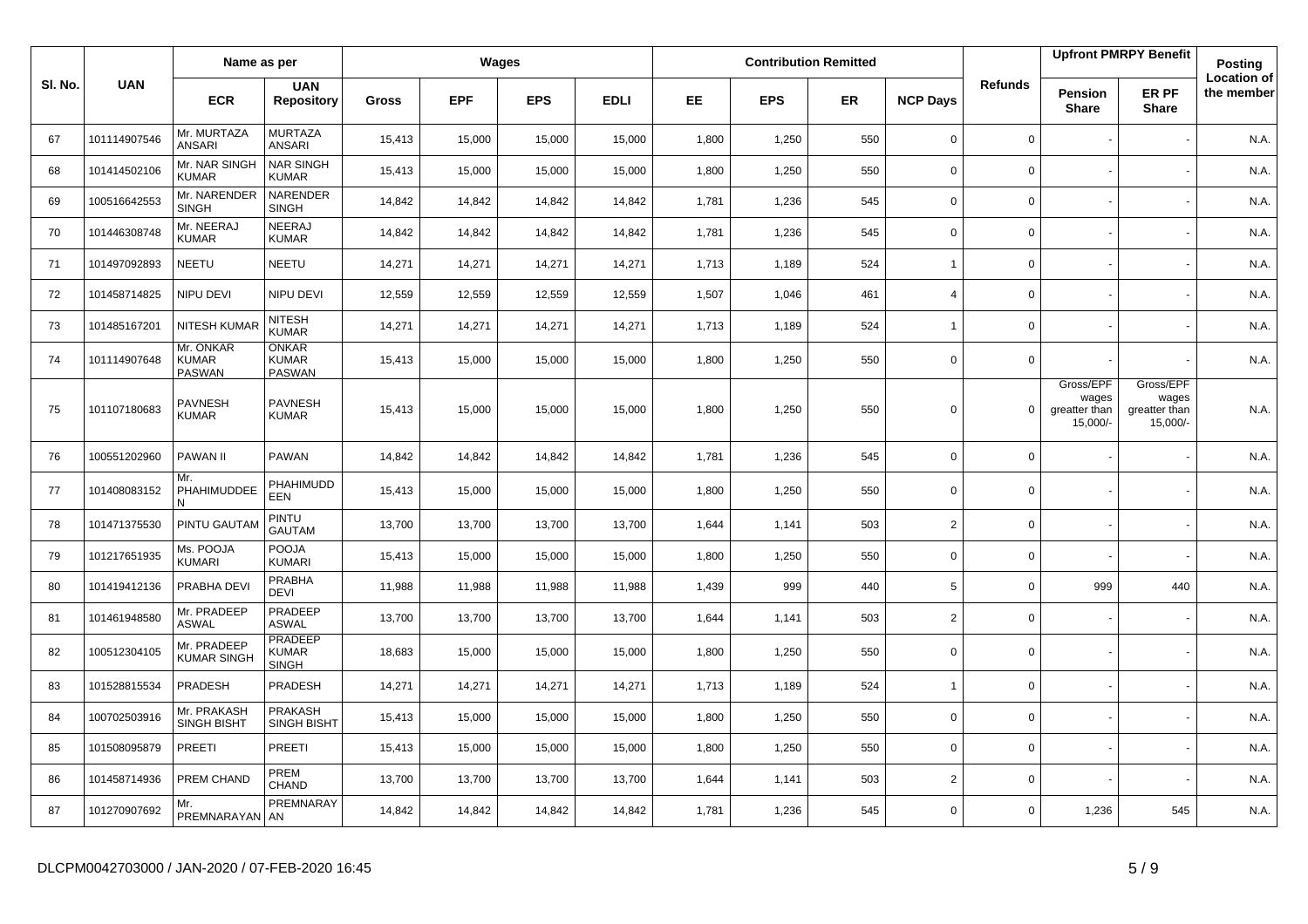|         |              | Name as per                                 |                                         |                |             | Wages       |             |             |             | <b>Contribution Remitted</b> |                 |                |                                                 | <b>Upfront PMRPY Benefit</b>                    | Posting                          |
|---------|--------------|---------------------------------------------|-----------------------------------------|----------------|-------------|-------------|-------------|-------------|-------------|------------------------------|-----------------|----------------|-------------------------------------------------|-------------------------------------------------|----------------------------------|
| SI. No. | <b>UAN</b>   | <b>ECR</b>                                  | <b>UAN</b><br><b>Repository</b>         | <b>Gross</b>   | <b>EPF</b>  | <b>EPS</b>  | <b>EDLI</b> | EE.         | <b>EPS</b>  | <b>ER</b>                    | <b>NCP Days</b> | <b>Refunds</b> | Pension<br><b>Share</b>                         | ER PF<br><b>Share</b>                           | <b>Location of</b><br>the member |
| 88      | 101048119563 | Mr. PYARE LAL                               | <b>PYARE LAL</b>                        | 3,425          | 3,425       | 3,425       | 3,425       | 411         | 285         | 126                          | 20              | 0              | 285                                             | 126                                             | N.A.                             |
| 89      | 101361915112 | Mr.<br>RAGHUNANDA<br>N KUMAR                | RAGHUNAND<br>AN KUMAR                   | 14,842         | 14,842      | 14,842      | 14,842      | 1,781       | 1,236       | 545                          | $\mathbf 0$     | 0              | 1,236                                           | 545                                             | N.A.                             |
| 90      | 101278724544 | Mr. RAHUL<br><b>KUMAR</b>                   | <b>RAHUL</b><br><b>KUMAR</b>            | 13,700         | 13,700      | 13,700      | 13,700      | 1,644       | 1,141       | 503                          | $\overline{2}$  | 0              |                                                 |                                                 | N.A.                             |
| 91      | 101151377040 | Mr. RAJ KUMAR                               | <b>RAJ KUMAR</b>                        | 15,413         | 15,000      | 15,000      | 15,000      | 1,800       | 1,250       | 550                          | $\mathbf 0$     | $\mathbf 0$    |                                                 |                                                 | N.A.                             |
| 92      | 100892801306 | Mr. RAJ SINGH                               | <b>RAJ SINGH</b>                        | 15,413         | 15,000      | 15,000      | 15,000      | 1,800       | 1,250       | 550                          | $\mathsf 0$     | $\mathbf 0$    |                                                 |                                                 | N.A.                             |
| 93      | 100532996867 | RAJA RAM                                    | RAJA RAM                                | 15,413         | 15,000      | 15,000      | 15,000      | 1,800       | 1,250       | 550                          | $\mathbf 0$     | $\mathbf 0$    |                                                 |                                                 | N.A.                             |
| 94      | 101517468839 | Mr. RAJEEV<br><b>KUMAR</b>                  | <b>RAJEEV</b><br><b>KUMAR</b>           | 14,842         | 14,842      | 14,842      | 14,842      | 1,781       | 1,236       | 545                          | $\mathbf 0$     | 0              |                                                 |                                                 | N.A.                             |
| 95      | 101435035893 | Mr. RAJESH                                  | <b>RAJESH</b>                           | $\Omega$       | $\mathbf 0$ | $\mathbf 0$ | $\mathbf 0$ | $\mathbf 0$ | 0           | $\mathbf 0$                  | 26              | 0              |                                                 |                                                 | N.A.                             |
| 96      | 100670983854 | Mr. RAJESH                                  | <b>RAJESH</b>                           | 14,842         | 14,842      | 14,842      | 14,842      | 1,781       | 1,236       | 545                          | $\mathbf 0$     | 0              |                                                 |                                                 | N.A.                             |
| 97      | 101471375553 | <b>RAJESH KUMAR</b>                         | <b>RAJESH</b><br><b>KUMAR</b>           | 13,700         | 13,700      | 13,700      | 13,700      | 1,644       | 1,141       | 503                          | $\overline{2}$  | 0              |                                                 |                                                 | N.A.                             |
| 98      | 101188530484 | Mr. RAJKUMAR<br>YADAV                       | <b>RAJKUMAR</b><br>YADAV                | $\overline{0}$ | $\mathbf 0$ | $\mathbf 0$ | $\mathbf 0$ | $\mathbf 0$ | $\mathbf 0$ | $\overline{0}$               | 26              | 0              |                                                 |                                                 | N.A.                             |
| 99      | 100566256947 | RAJU KR                                     | RAJU KUMAR                              | 13,700         | 13,700      | 13,700      | 13,700      | 1,644       | 1,141       | 503                          | $\overline{2}$  | 0              |                                                 |                                                 | N.A.                             |
| 100     | 101365562711 | Mr. RAKESH<br><b>KUMAR JHA</b>              | RAKESH<br><b>KUMAR JHA</b>              | 14,842         | 14,842      | 14,842      | 14,842      | 1,781       | 1,236       | 545                          | $\mathbf 0$     | $\mathbf 0$    |                                                 |                                                 | N.A.                             |
| 101     | 101386670379 | Mr. RAKESH<br><b>KUMAR</b><br><b>NAMDEV</b> | RAKESH<br><b>KUMAR</b><br><b>NAMDEV</b> | 15,413         | 15,000      | 15,000      | 15,000      | 1,800       | 1,250       | 550                          | $\Omega$        | $\Omega$       | Gross/EPF<br>wages<br>greatter than<br>15,000/- | Gross/EPF<br>wages<br>greatter than<br>15,000/- | N.A.                             |
| 102     | 101528815523 | <b>RAM ASHISH</b>                           | RAM ASHISH                              | 14,842         | 14,842      | 14,842      | 14,842      | 1,781       | 1,236       | 545                          | $\mathbf 0$     | 0              |                                                 |                                                 | N.A.                             |
| 103     | 100551205697 | <b>RAM KUMAR</b>                            | RAM KUMAR                               | 15,413         | 15,000      | 15,000      | 15,000      | 1,800       | 1,250       | 550                          | $\mathbf 0$     | 0              |                                                 |                                                 | N.A.                             |
| 104     | 101485166748 | <b>RAM KUMAR</b>                            | RAM KUMAR                               | 14,842         | 14,842      | 14,842      | 14,842      | 1,781       | 1,236       | 545                          | $\mathbf 0$     | 0              |                                                 |                                                 | N.A.                             |
| 105     | 101471580037 | Mr. RAM ROOP                                | <b>RAM ROOP</b>                         | 11,417         | 11,417      | 11,417      | 11,417      | 1,370       | 951         | 419                          | 6               | 0              |                                                 |                                                 | N.A.                             |
| 106     | 100474379243 | Ms. RANI DEVI                               | RANI DEVI                               | 14,842         | 14,842      | 14,842      | 14,842      | 1,781       | 1,236       | 545                          | $\mathbf 0$     | 0              |                                                 |                                                 | N.A.                             |
| 107     | 101497781040 | <b>RANI KASHYAP</b>                         | RANI<br>KASHYAP                         | 15,413         | 15,000      | 15,000      | 15,000      | 1,800       | 1,250       | 550                          | $\mathbf 0$     | 0              |                                                 |                                                 | N.A.                             |
| 108     | 100532995380 | <b>RANJAN</b>                               | <b>RANJAN</b><br><b>KUMAR</b>           | 10,846         | 10,846      | 10,846      | 10,846      | 1,302       | 903         | 399                          | $\overline{7}$  | 0              |                                                 |                                                 | N.A.                             |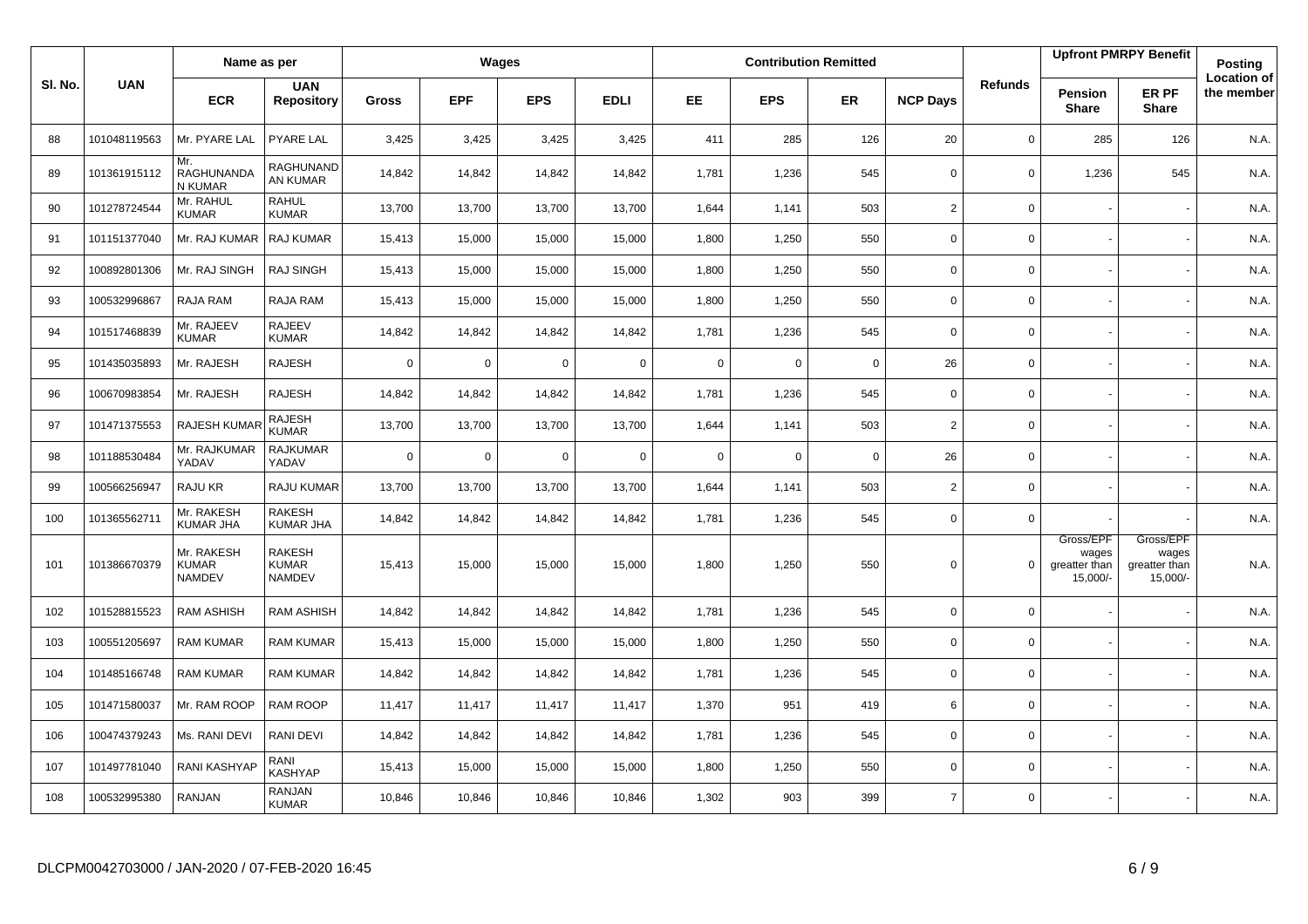|         |              | Name as per                                |                                                 |                |             | Wages       |                |             |             | <b>Contribution Remitted</b> |                 |                |                                                 | <b>Upfront PMRPY Benefit</b>                    | Posting                          |
|---------|--------------|--------------------------------------------|-------------------------------------------------|----------------|-------------|-------------|----------------|-------------|-------------|------------------------------|-----------------|----------------|-------------------------------------------------|-------------------------------------------------|----------------------------------|
| SI. No. | <b>UAN</b>   | <b>ECR</b>                                 | <b>UAN</b><br><b>Repository</b>                 | <b>Gross</b>   | <b>EPF</b>  | <b>EPS</b>  | <b>EDLI</b>    | EE.         | <b>EPS</b>  | ER.                          | <b>NCP Days</b> | <b>Refunds</b> | Pension<br><b>Share</b>                         | ER PF<br><b>Share</b>                           | <b>Location of</b><br>the member |
| 109     | 101419412162 | RAVI KUMAR                                 | <b>RAVI KUMAR</b>                               | 14,842         | 14,842      | 14,842      | 14,842         | 1,781       | 1,236       | 545                          | $\mathbf 0$     | $\mathbf 0$    |                                                 |                                                 | N.A.                             |
| 110     | 100566255383 | <b>RAVINDER</b>                            | <b>RAVINDRA</b><br><b>RAUT</b>                  | 14,842         | 14,842      | 14,842      | 14,842         | 1,781       | 1,236       | 545                          | $\mathbf 0$     | $\mathbf 0$    |                                                 |                                                 | N.A.                             |
| 111     | 101547181141 | Mrs. REENA<br>YADAV                        | <b>REENA</b><br>YADAV                           | 15,413         | 15,000      | 15,000      | 15,000         | 1,800       | 1,250       | 550                          | $\mathbf 0$     | $\mathbf 0$    |                                                 |                                                 | N.A.                             |
| 112     | 101299226232 | Mr. RITU                                   | <b>RITU</b>                                     | 14,842         | 14,842      | 14,842      | 14,842         | 1,781       | 1,236       | 545                          | $\mathbf 0$     | $\mathbf 0$    |                                                 |                                                 | N.A.                             |
| 113     | 101368264694 | Mrs. RUMA                                  | <b>RUMA</b>                                     | 11,988         | 11,988      | 11,988      | 11,988         | 1,439       | 999         | 440                          | 5               | $\mathbf 0$    | 999                                             | 440                                             | N.A.                             |
| 114     | 101528819644 | Mrs. RUPALI RAJ RUPALI RAJ<br><b>GUPTA</b> | <b>GUPTA</b>                                    | 14,842         | 14,842      | 14,842      | 14,842         | 1,781       | 1,236       | 545                          | $\mathbf 0$     | $\mathbf 0$    |                                                 |                                                 | N.A.                             |
| 115     | 101419412094 | <b>SACHIN</b>                              | <b>SACHIN</b>                                   | 15,413         | 15,000      | 15,000      | 15,000         | 1,800       | 1,250       | 550                          | $\mathbf 0$     | $\Omega$       | Gross/EPF<br>wages<br>greatter than<br>15,000/- | Gross/EPF<br>wages<br>greatter than<br>15,000/- | N.A.                             |
| 116     | 100957444864 | <b>SACHIN KUMAR</b>                        | <b>SACHIN</b><br><b>KUMAR</b>                   | $\overline{0}$ | $\mathbf 0$ | $\mathsf 0$ | $\overline{0}$ | $\mathbf 0$ | $\mathsf 0$ | $\overline{0}$               | 26              | $\mathbf 0$    |                                                 |                                                 | N.A.                             |
| 117     | 100511990638 | Mr. SANDEEP<br><b>KUMAR</b>                | SANDEEP<br><b>KUMAR</b>                         | 14,271         | 14,271      | 14,271      | 14,271         | 1,713       | 1,189       | 524                          | $\mathbf{1}$    | $\mathsf 0$    |                                                 |                                                 | N.A.                             |
| 118     | 100551204373 | SANDEEP<br><b>SINGH</b>                    | SANDEEP<br><b>SINGH</b>                         | 18,683         | 15,000      | 15,000      | 15,000         | 1,800       | 1,250       | 550                          | $\mathbf 0$     | $\mathbf 0$    |                                                 |                                                 | N.A.                             |
| 119     | 100671646096 | <b>SANJAY KUMAR</b>                        | SANJAY<br><b>KUMAR</b>                          | 15,413         | 15,000      | 15,000      | 15,000         | 1,800       | 1,250       | 550                          | $\mathbf 0$     | $\mathbf 0$    |                                                 |                                                 | N.A.                             |
| 120     | 100551204974 | SANJU                                      | <b>SANJU DEVI</b>                               | 15,413         | 15,000      | 15,000      | 15,000         | 1,800       | 1,250       | 550                          | $\mathbf 0$     | $\mathbf 0$    |                                                 |                                                 | N.A.                             |
| 121     | 100566256767 | <b>SANTOSH</b><br><b>KUMAR</b>             | <b>SANTOSH</b><br><b>KUMAR</b><br><b>VERMA</b>  | 18,683         | 15,000      | 15,000      | 15,000         | 1,800       | 1,250       | 550                          | $\mathbf 0$     | $\mathbf 0$    |                                                 |                                                 | N.A.                             |
| 122     | 100543117281 | Mr.<br>SARVENDRA<br><b>KUMAR</b>           | SARVENDRA<br>KUMAR                              | 15,413         | 15,000      | 15,000      | 15,000         | 1,800       | 1,250       | 550                          | $\mathbf 0$     | $\mathbf 0$    |                                                 |                                                 | N.A.                             |
| 123     | 100957444919 | <b>SAVITRI</b>                             | <b>SAVITRI</b>                                  | 14,271         | 14,271      | 14,271      | 14,271         | 1,713       | 1,189       | 524                          | $\mathbf{1}$    | $\mathbf 0$    | Deactivated                                     | Deactivated                                     | N.A.                             |
| 124     | 101419412060 | <b>SHAMBHU</b><br><b>KUMAR</b><br>PASWAN   | <b>SHAMBHU</b><br><b>KUMAR</b><br><b>PASWAN</b> | 18,683         | 15,000      | 15,000      | 15,000         | 1,800       | 1,250       | 550                          | $\mathbf 0$     | $\mathsf 0$    |                                                 |                                                 | N.A.                             |
| 125     | 100919015837 | Mr. SHARWAN<br><b>KUMAR RAM</b>            | SHARWAN<br><b>KUMAR RAM</b>                     | 15,413         | 15,000      | 15,000      | 15,000         | 1,800       | 1,250       | 550                          | $\mathbf 0$     | $\mathbf 0$    | Deactivated                                     | Deactivated                                     | N.A.                             |
| 126     | 100634694845 | <b>SHIV NARAYAN</b>                        | <b>SHIV</b><br>NARAYAN                          | 15,413         | 15,000      | 15,000      | 15,000         | 1,800       | 1,250       | 550                          | $\mathbf 0$     | $\mathsf 0$    |                                                 |                                                 | N.A.                             |
| 127     | 101497092872 | SHIVAM SINGH                               | <b>SHIVAM</b><br><b>SINGH</b>                   | 15,413         | 15,000      | 15,000      | 15,000         | 1,800       | 1,250       | 550                          | $\mathbf 0$     | $\mathsf 0$    |                                                 |                                                 | N.A.                             |
| 128     | 101547181160 | Ms. SHIVANI                                | <b>SHIVANI</b>                                  | 13,700         | 13,700      | 13,700      | 13,700         | 1,644       | 1,141       | 503                          | $\overline{2}$  | $\mathsf{O}$   |                                                 |                                                 | N.A.                             |
| 129     | 101485166753 | <b>SHIVENDER</b><br><b>KUMAR</b>           | <b>SHIVENDER</b><br><b>KUMAR</b>                | 15,413         | 15,000      | 15,000      | 15,000         | 1,800       | 1,250       | 550                          | $\mathbf 0$     | $\mathbf 0$    |                                                 |                                                 | N.A.                             |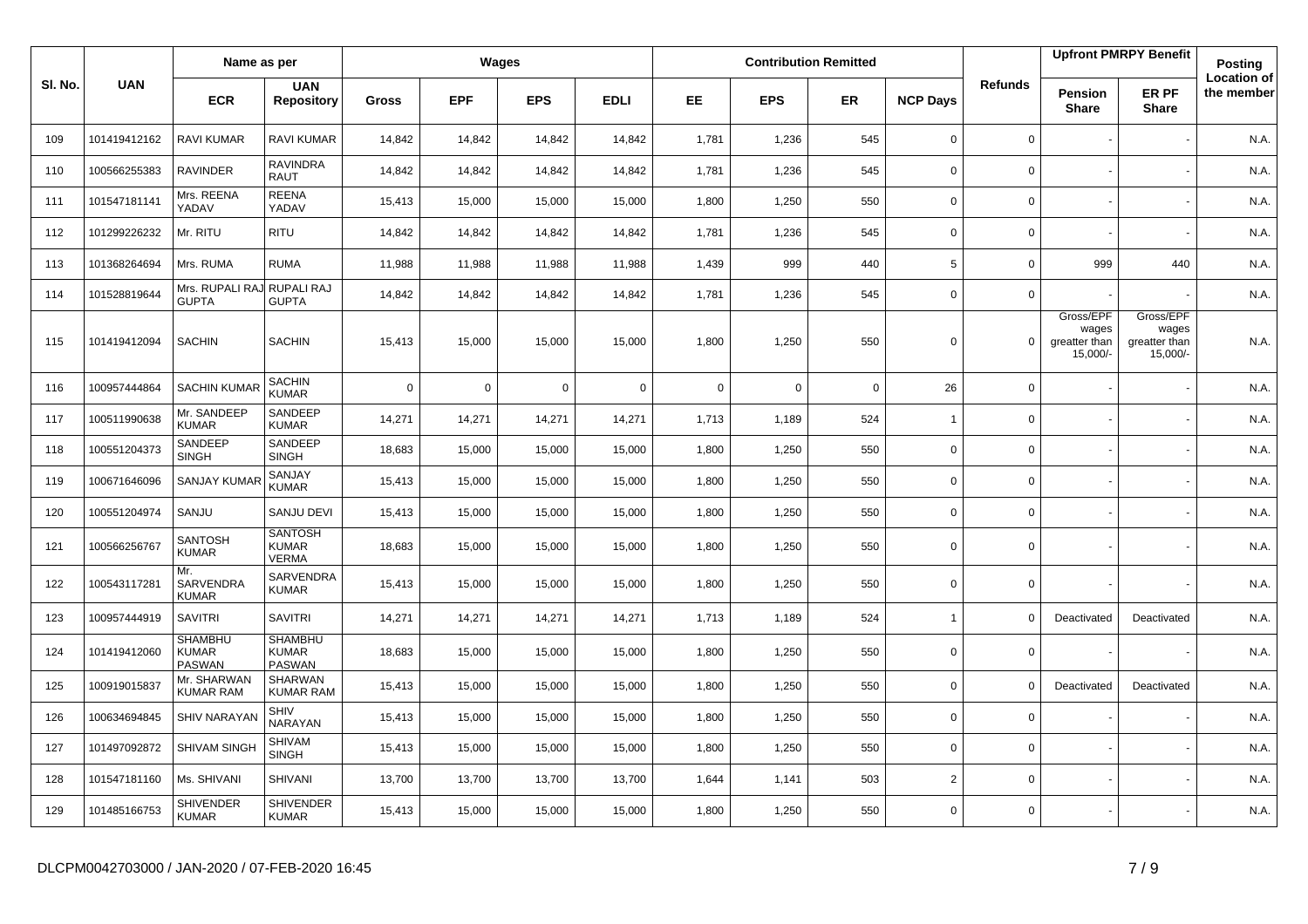|         |              | Name as per                                    |                                                 |              | <b>Wages</b> |            |             |           |            | <b>Contribution Remitted</b> |                 |                |                                                 | <b>Upfront PMRPY Benefit</b>                    | Posting                          |
|---------|--------------|------------------------------------------------|-------------------------------------------------|--------------|--------------|------------|-------------|-----------|------------|------------------------------|-----------------|----------------|-------------------------------------------------|-------------------------------------------------|----------------------------------|
| SI. No. | <b>UAN</b>   | <b>ECR</b>                                     | <b>UAN</b><br><b>Repository</b>                 | <b>Gross</b> | <b>EPF</b>   | <b>EPS</b> | <b>EDLI</b> | <b>EE</b> | <b>EPS</b> | <b>ER</b>                    | <b>NCP Days</b> | <b>Refunds</b> | Pension<br><b>Share</b>                         | ER PF<br><b>Share</b>                           | <b>Location of</b><br>the member |
| 130     | 100915316972 | <b>SHRVAN</b><br><b>KUMAR</b><br><b>MANDAL</b> | <b>SHRVAN</b><br><b>KUMAR</b><br>MANDAL         | 14,842       | 14,842       | 14,842     | 14,842      | 1,781     | 1,236      | 545                          | $\mathbf 0$     | $\mathbf 0$    |                                                 |                                                 | N.A.                             |
| 131     | 100511809084 | Mr. SONU<br><b>KUMAR GUPTA</b>                 | SONU<br><b>KUMAR</b><br><b>GUPTA</b>            | 18,683       | 15,000       | 15,000     | 15,000      | 1,800     | 1,250      | 550                          | $\mathbf 0$     | $\mathbf 0$    |                                                 |                                                 | N.A.                             |
| 132     | 101497730204 | Mr. SONU<br><b>KUMAR PASVA</b>                 | SONU<br><b>KUMAR</b><br>PASVAN                  | 14,842       | 14,842       | 14,842     | 14,842      | 1,781     | 1,236      | 545                          | $\mathbf 0$     | $\mathbf 0$    |                                                 |                                                 | N.A.                             |
| 133     | 100957444957 | <b>SONU KUMAR</b>                              | SONU<br><b>KUMAR SAH</b>                        | 14,842       | 14,842       | 14,842     | 14,842      | 1,781     | 1,236      | 545                          | $\mathbf 0$     | $\mathbf 0$    |                                                 |                                                 | N.A.                             |
| 134     | 101107180736 | <b>SUBHASH</b><br><b>CHANDRA</b>               | <b>SUBHASH</b><br><b>CHANDRA</b>                | 15,413       | 15,000       | 15,000     | 15,000      | 1,800     | 1,250      | 550                          | $\mathbf 0$     | $\mathbf 0$    | Gross/EPF<br>wages<br>greatter than<br>15,000/- | Gross/EPF<br>wages<br>greatter than<br>15,000/- | N.A.                             |
| 135     | 100671056150 | SUDHA DEVI                                     | SUDHA DEVI                                      | 14,842       | 14,842       | 14,842     | 14,842      | 1,781     | 1,236      | 545                          | $\mathbf 0$     | $\mathbf 0$    |                                                 |                                                 | N.A.                             |
| 136     | 101485167168 | SUDHNSHU<br><b>KUMAR</b>                       | SUDHNSHU<br><b>KUMAR</b>                        | 13,700       | 13,700       | 13,700     | 13,700      | 1,644     | 1,141      | 503                          | $\overline{2}$  | $\mathsf 0$    |                                                 |                                                 | N.A.                             |
| 137     | 100566254674 | <b>SUNIL</b>                                   | <b>SUNEEL</b>                                   | 15,413       | 15,000       | 15,000     | 15,000      | 1,800     | 1,250      | 550                          | $\mathsf 0$     | $\mathbf 0$    |                                                 |                                                 | N.A.                             |
| 138     | 101401962763 | Mr. SUNIL                                      | <b>SUNIL</b>                                    | 13,129       | 13,129       | 13,129     | 13,129      | 1,575     | 1,094      | 481                          | 3               | $\mathbf 0$    |                                                 |                                                 | N.A.                             |
| 139     | 101485166674 | <b>SUNIL KUMAR</b>                             | <b>SUNIL</b><br><b>KUMAR</b>                    | 15,413       | 15,000       | 15,000     | 15,000      | 1,800     | 1,250      | 550                          | $\mathbf 0$     | $\mathbf 0$    |                                                 |                                                 | N.A.                             |
| 140     | 101262780101 | Mr. SURAJ                                      | <b>SURAJ</b>                                    | 14,271       | 14,271       | 14,271     | 14,271      | 1,713     | 1,189      | 524                          | $\mathbf{1}$    | $\mathsf 0$    |                                                 |                                                 | N.A.                             |
| 141     | 101193363027 | Mr. SURAJ<br><b>KUMAR</b>                      | <b>SURAJ</b><br><b>KUMAR</b>                    | 15,413       | 15,000       | 15,000     | 15,000      | 1,800     | 1,250      | 550                          | $\mathbf 0$     | $\Omega$       | Gross/EPF<br>wages<br>greatter than<br>15,000/- | Gross/EPF<br>wages<br>greatter than<br>15,000/- | N.A.                             |
| 142     | 101419412115 | <b>SURENDRA</b><br><b>KUMAR SINGH</b>          | <b>SURENDRA</b><br><b>KUMAR</b><br><b>SINGH</b> | 15,413       | 15,000       | 15,000     | 15,000      | 1,800     | 1,250      | 550                          | $\mathbf 0$     | $\mathbf 0$    |                                                 |                                                 | N.A.                             |
| 143     | 101401265528 | <b>SURUCHI</b>                                 | <b>SURUCHI</b>                                  | 14,842       | 14,842       | 14,842     | 14,842      | 1,781     | 1,236      | 545                          | $\mathbf 0$     | $\mathbf 0$    | 1,236                                           | 545                                             | N.A.                             |
| 144     | 101485165538 | Mrs. SWALEHA<br><b>BANO</b>                    | SWALEHA<br><b>BANO</b>                          | 15,413       | 15,000       | 15,000     | 15,000      | 1,800     | 1,250      | 550                          | $\mathbf 0$     | $\mathbf 0$    |                                                 |                                                 | N.A.                             |
| 145     | 100957444974 | <b>UTTAM SINGH</b>                             | <b>UTTAM</b><br><b>SINGH</b>                    | 12,559       | 12,559       | 12,559     | 12,559      | 1,507     | 1,046      | 461                          | $\overline{4}$  | $\mathbf 0$    | Deactivated                                     | Deactivated                                     | N.A.                             |
| 146     | 101154045448 | Mr.<br>VEERENDRA                               | VEERENDRA                                       | 15,413       | 15,000       | 15,000     | 15,000      | 1,800     | 1,250      | 550                          | $\mathbf 0$     | $\mathbf 0$    |                                                 |                                                 | N.A.                             |
| 147     | 101090917298 | Mr. VICKY<br><b>KUMAR</b>                      | <b>VICKY</b><br><b>KUMAR</b>                    | 15,413       | 15,000       | 15,000     | 15,000      | 1,800     | 1,250      | 550                          | $\mathbf 0$     | $\mathbf 0$    |                                                 |                                                 | N.A.                             |
| 148     | 101322799725 | Mr. VIKAS<br><b>KUMAR SAH</b>                  | <b>VIKAS</b><br><b>KUMAR SAH</b>                | 14,842       | 14,842       | 14,842     | 14,842      | 1,781     | 1,236      | 545                          | $\mathbf 0$     | $\mathsf 0$    |                                                 |                                                 | N.A.                             |